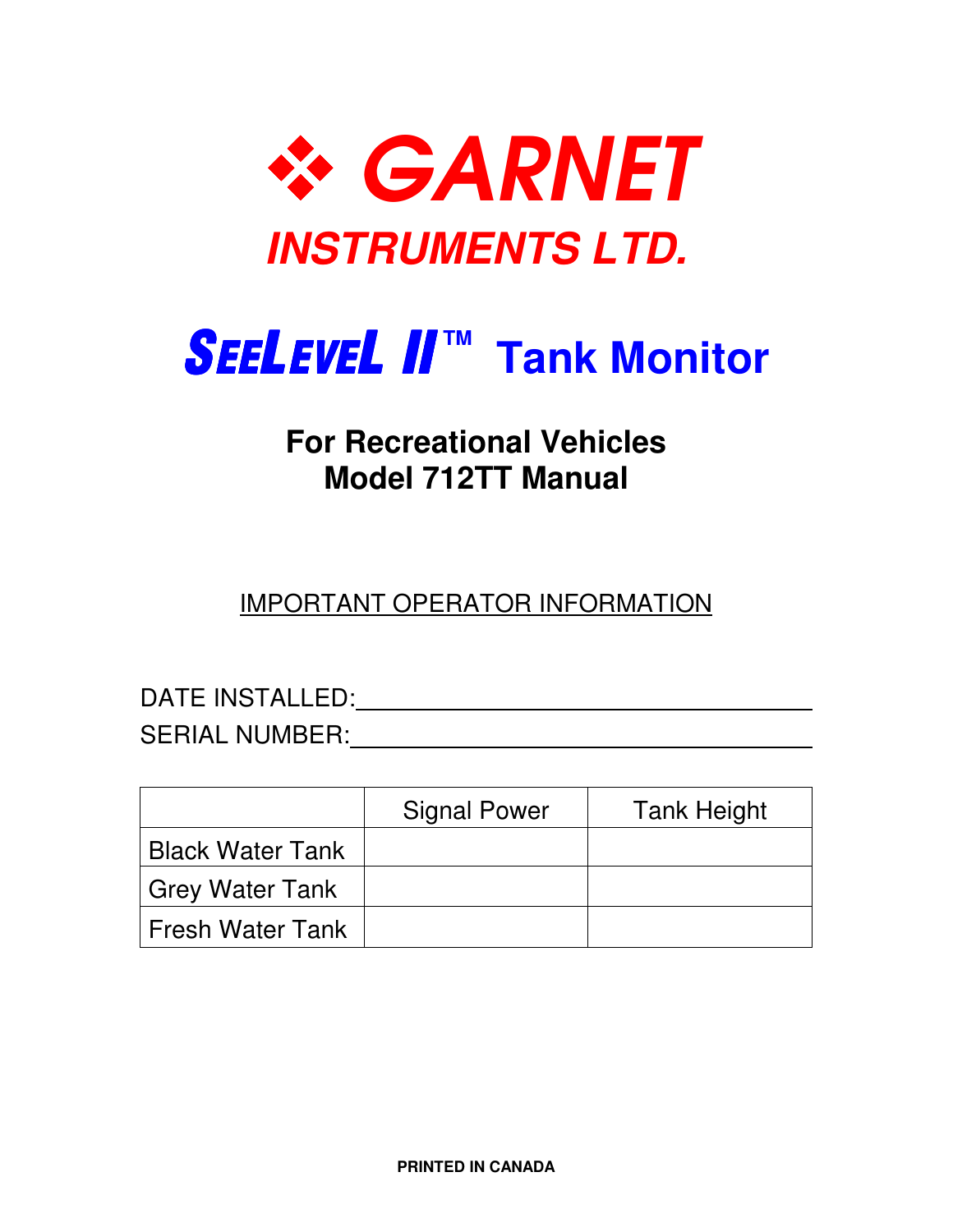

# *SEELEVEL II™* **Tank Monitor**

## **For Recreational Vehicles Model 712TT Manual**

#### **TABLE OF CONTENTS**

- **1) OVERVIEW**
- **2) SYSTEM DESCRIPTION**
- **3) OPERATING INSTRUCTIONS**
- **4) DISPLAY CALIBRATION**
- **5) INSTALLATION GUIDE**
- **6) TROUBLESHOOTING GUIDE**
- **7) SERVICE AND WARRANTY INFORMATION**
- **8) SPECIFICATIONS**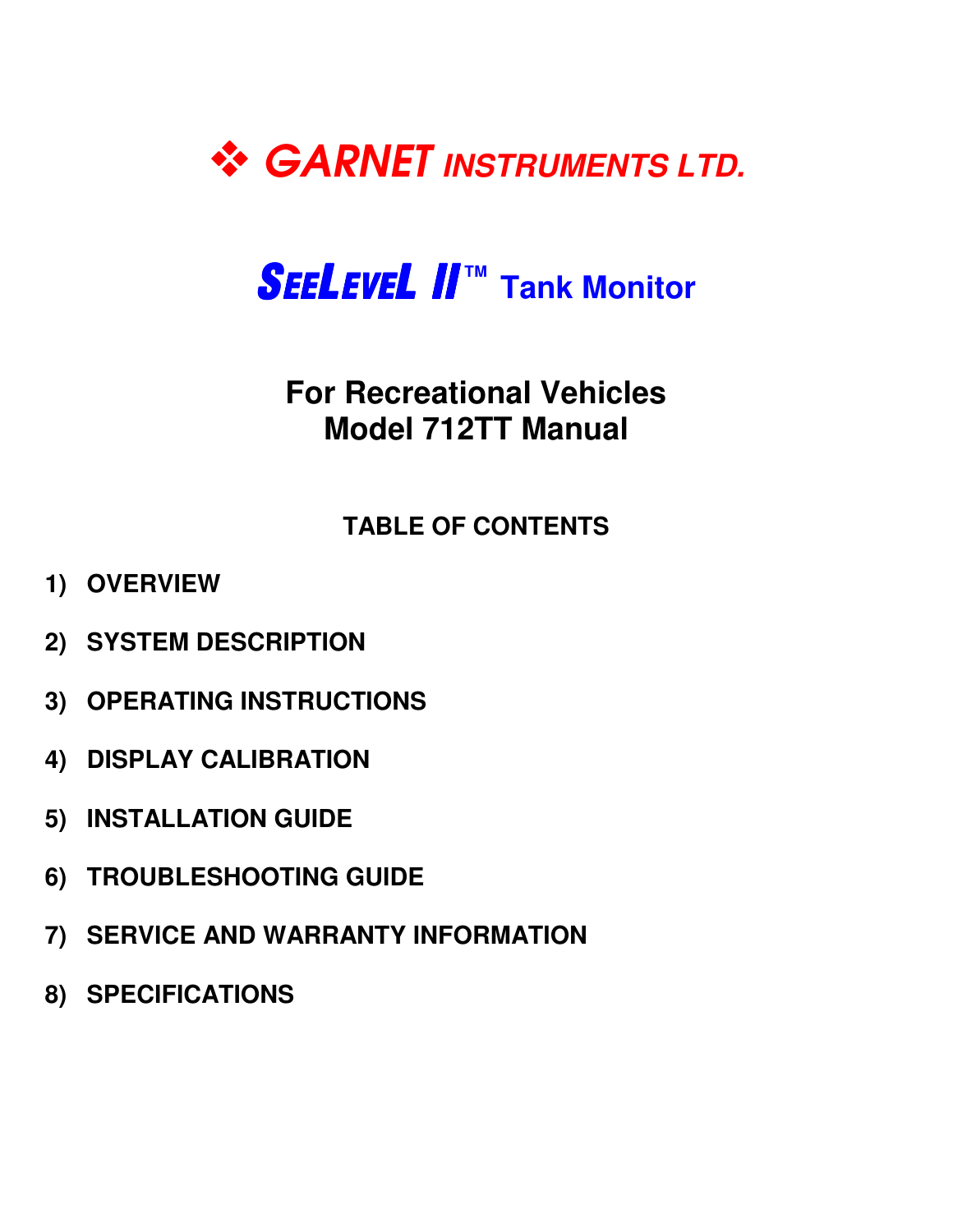#### **CHAPTER 1 OVERVIEW**

The SeeLeveL II Tank Monitor represents a massive leap forward in level measurement technology for the Recreational Vehicle industry. The SeeLeveL has a combination of features, accuracy, reliability, and diagnostic capability that have never been available before.

The SeeLeveL II will monitor RV battery voltage, fresh water holding tank level, grey and black sewer tank levels, one LPG tank, and inside and outside temperatures. The information is displayed on a 3 digit alpha-numeric LED display. In addition, the system can display the operating characteristics of each of the tank sending units, giving it unsurpassed diagnostic capability.

**Model 740T** 

| MOQUE / IZI I                        |                                 |              |                                             |  |
|--------------------------------------|---------------------------------|--------------|---------------------------------------------|--|
|                                      | <b>SEELEVEL II</b> TANK MONITOR |              |                                             |  |
|                                      |                                 |              |                                             |  |
| <b>BATTERY</b><br><b>DIAGNOSTICS</b> | <b>GREY</b><br><b>FRESH</b>     | <b>BLACK</b> | <b>OUTSIDE</b><br><b>LPG</b><br><b>TEMP</b> |  |
|                                      | <b>GARNET INSTRUMENTS LTD.</b>  |              | <b>MADE IN CANADA</b>                       |  |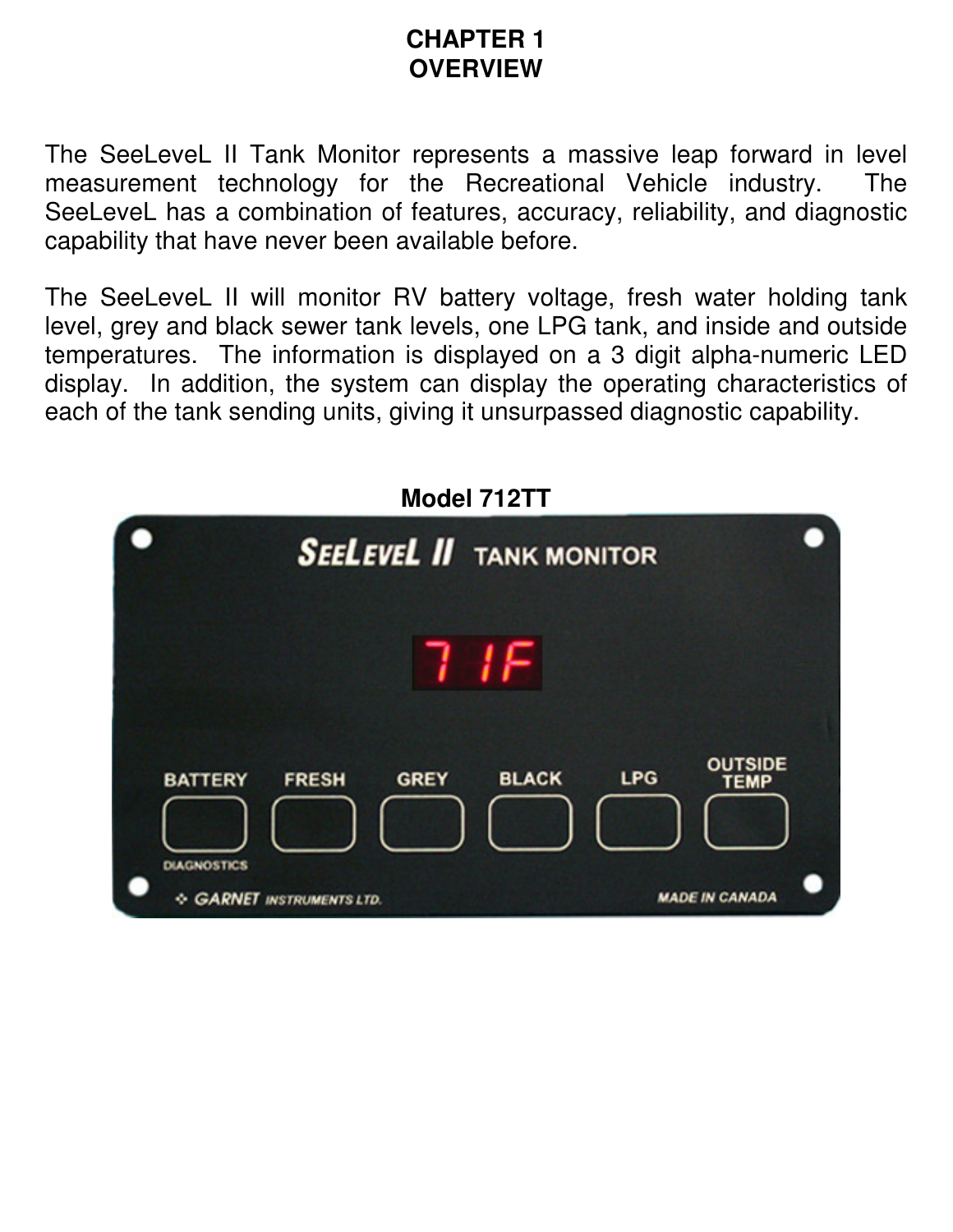#### **CHAPTER 2 SYSTEM DESCRIPTION**

The SeeLeveL II consists of a display unit that mounts inside the RV, sender panels that adhere to the sides of the holding tanks, and an external temperature sensor mounted to the exterior of the RV. Two conductor wiring is used to connect each sender panel/sensor to the display.

**The Sender:** Each sender panel is a flexible self adhesive printed circuit board which is adhered to the side of the holding tank. The sender panel can be cut to length to match the height of the tank, and it auto calibrates itself so that it can read from Empty to Full regardless of the height of the tank. The sender scans the water level through the tank wall using advanced digital techniques programmed into the sender microprocessor. When the sender transmits the water or sewer level information to the display, it sends a digital code that has built in error detection, making it highly unlikely for the display to read an incorrect level, even if the wiring is marginal. In addition to the level, the sender also transmits diagnostic information about its operation. This information can be used to determine if there is buildup of sludge on the inside of the tank, or to determine if the sender is damaged or delaminating from the side of the tank. If sludge buildup in the tank becomes extreme the gauge will cease to operate (the tank will always read empty), so by monitoring the signal power the tank can be cleaned before the buildup gets excessive. If the tank is more than 16 inches tall, two senders can be stacked to allow measurement of levels up to 32 inches.

**The Display:** The display shows the inside temperature as the default display when no buttons are pressed. When a button for a particular tank is pressed, the display changes from showing inside temperature to showing the level for that tank. If the button is pressed and released, the display will show the level for about 5 seconds and then revert back to inside temperature automatically. If another button is pressed before the temperature reappears, then the new level will immediately be shown. If the same button is pressed twice, the display will hold on that tank and continue to show updated levels for 5 minutes before reverting to temperature. This allows the user to monitor the filling or draining of a tank. By pressing two buttons at once, the diagnostic functions can be accessed.

The display receives the information from the three sender panels via two wire cables. If the wiring is disconnected or cut, or if the sender panel is damaged, then the display will indicate the appropriate fault condition.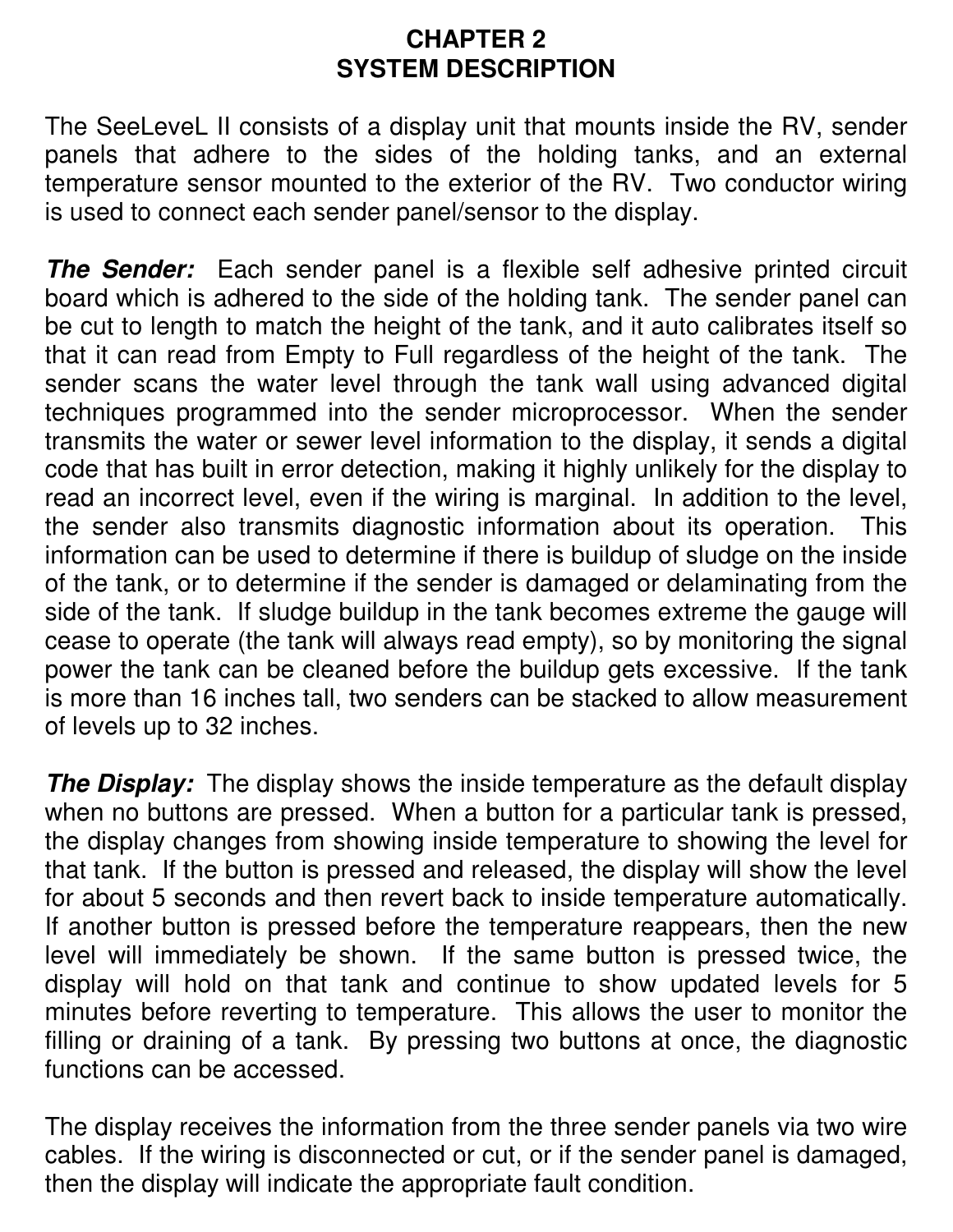The system also shows the RV battery voltage by measuring the voltage which powers the display.

The LPG level system will show the percent level by using the resistance sender which comes with the LPG tank. This reading will only be as accurate as the LPG sender. There are no diagnostics possible with the LPG.

The inside temperature is measured with a digital temperature sensor mounted to the inside of the display panel. The outside temperature is measured with a remote digital temperature sensor which is mounted on the outside of the RV, and connected via two wire cables. The temperature can be programmed to read in degrees Celsius or Fahrenheit and is accurate to within 3  $\mathcal{F}$  (1.5  $\mathcal{C}$ ). Any sensor failure will be shown on the display.

With these diagnostic features and the digital nature of the tank level sensing technology, it is almost impossible for the system to indicate an incorrect fluid level, and in the very unlikely event it does occur, the user can verify what is happening with the diagnostic information.

Full operation of the display is described in detail in the next chapter.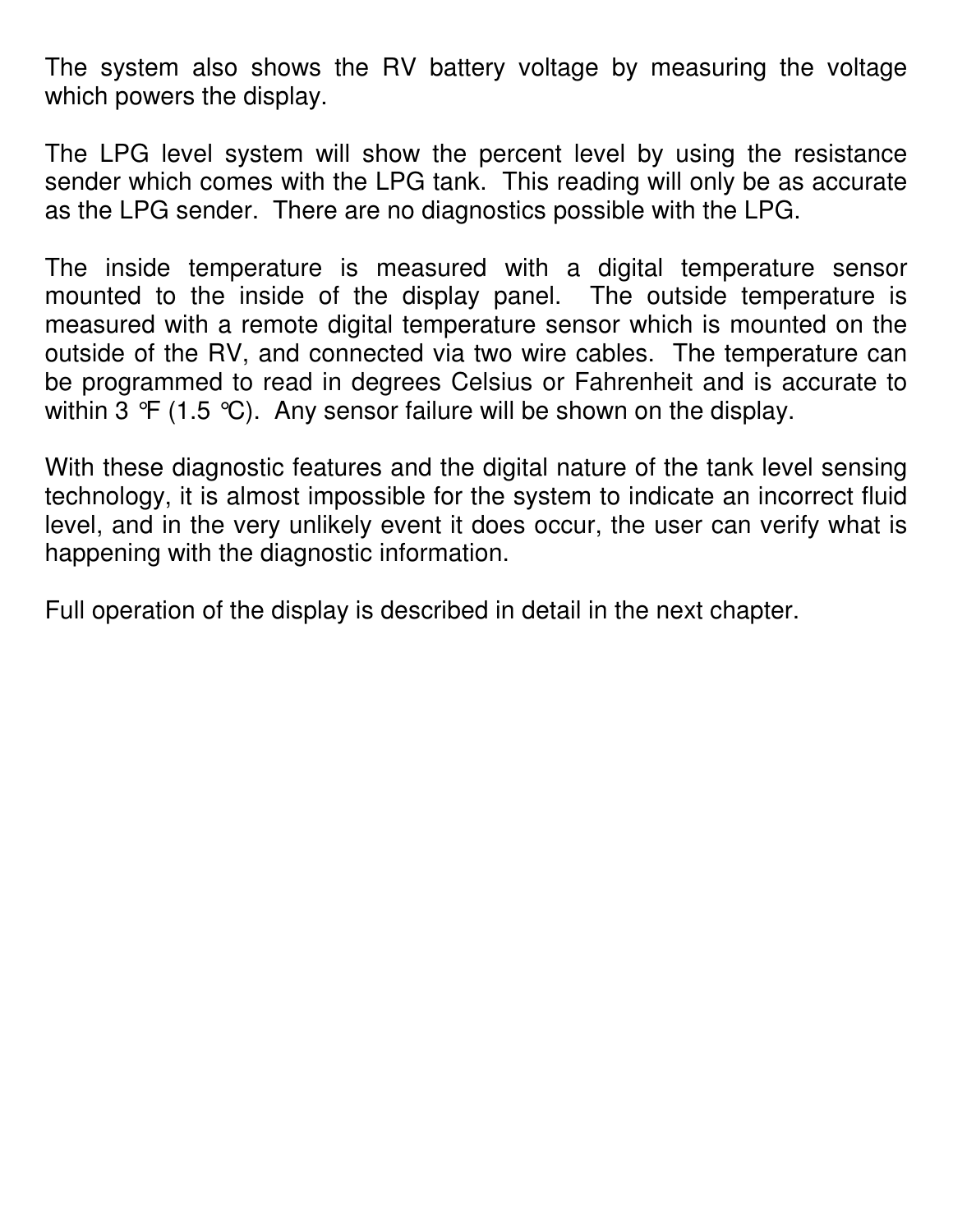#### **CHAPTER 3 OPERATING INSTRUCTIONS**

The display is the only system component that is accessed by the user. All user input to the display is done using the six buttons along the bottom of the display. Operation of the display is as follows:

#### **To read a tank level:**

- 1. Press the button corresponding to the tank to be checked and release it. The display will show the level in percent on the LED display. If no other button is pressed, then the display will revert to showing inside temperature after about 5 seconds.
- 2. If another button is pressed before the 5 second time is up for the first button, the display will immediately switch to showing the new level. The 5 second timeout is restarted every time a button is pressed.
- 3. To continuously display a reading, press and release the desired button, and then press the same button a second time. While the button is held down for the second time, the display will show "hld". When the button is released, the display will be in hold mode, which is indicated by the decimal point on the right hand side turning on. While the display is in the hold mode it will recheck the level once per second so the user can watch the level change while the tank is being filled or drained. The display will automatically revert to showing inside temperature after 5 minutes in hold mode. To end the hold mode before the 5 minutes is up, press the same button again, while the button is held down the display will show "OFF". When the button is released the display will revert to showing inside temperature.
- 4. If a sender or its wiring is not operating properly, the following codes are shown on the display:
	- a. If a sender is unresponsive or there is an open circuit in the wiring so that the sender is not connected, the display will indicate an open circuit by showing "OPn" on the LED display.
	- b. If a sender is shorted or there is an short circuit in the wiring, the display will indicate an short circuit by showing "Sht" on the LED display.
	- c. If a sender is sending bad data, there is damaged wiring, or if there is electrical interference, the display will indicate a data error by showing "Err" on the LED display.
	- d. If the display has been programmed for a single sender, and the sender has been programmed as a bottom sender, the display will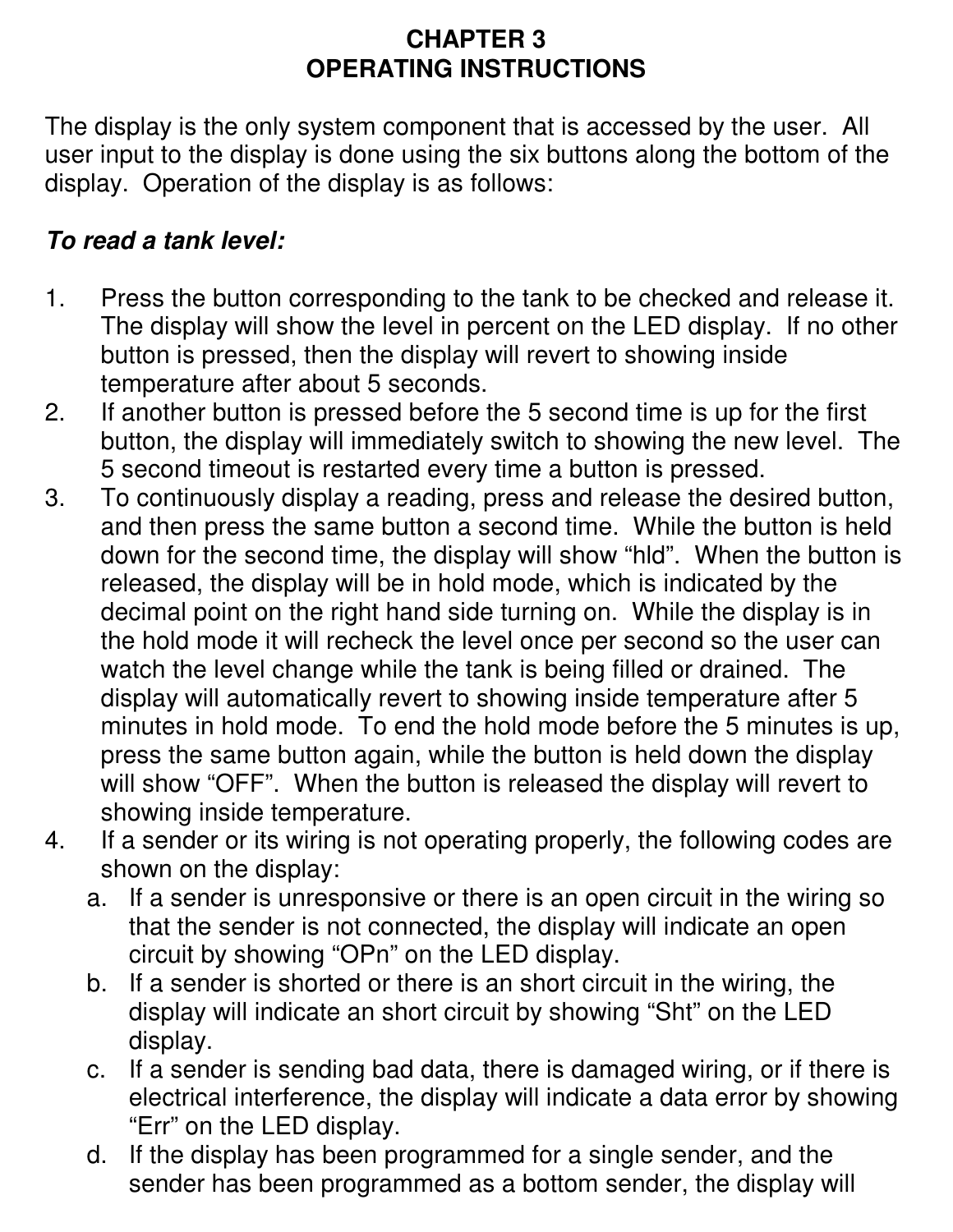show "bot". If the sender has been programmed as a top sender, the display will show "toP".

- e. If the display has been programmed for 2 stacked senders for tall tanks, and only the bottom sender is working and the top one is not, then the display will show "ntP" indicating that no top sender is being received. If the top is working but no bottom sender is being received, then the display will show "nbo". If neither sender is working, then the display will show "OPn". If a sender has not been programmed for top or bottom operation, the display will show "sin" indicating that a single sender is connected.
- f. For the LPG tank, "Opn" indicates an open circuit in the wiring or a bad resistance sender in the LPG tank. If there is a short in the wiring, the display will read zero all the time.

#### **To read the battery voltage:**

- 1. Press the BATTERY button and release it, the display will show the battery voltage on the LED display.
- 2. If no other button is pressed, then the display will revert to showing inside temperature after about 5 seconds. If the BATTERY button is held down, the display will continuously recheck the voltage and show the updated value. The reading may flicker back and forth between two values, for example, 12.6 and 12.7 volts. This is normal behavior for a digital voltage display.
- 3. If another button is pressed before the 5 second time is up for the BATTERY button, the display will immediately switch to showing the value for the new button. The 5 second timeout is restarted every time a button is pressed.

#### **To read the temperatures:**

- 1. The temperatures can be programmed to be in either degrees Celsius or Fahrenheit. Refer to the programming section to obtain instructions on how to set this.
- 2. The display shows the inside temperature as the default, which means that the inside temperature is displayed whenever a level, voltage, or outside temperature is not being displayed. The inside temperature sensor is mounted just behind the display panel, and will read the temperature at that point. If Fahrenheit is selected, the display will show "73F" for example, and if Celsius is selected, the display will show "21C" for example. If the temperature is below zero or above 99, then the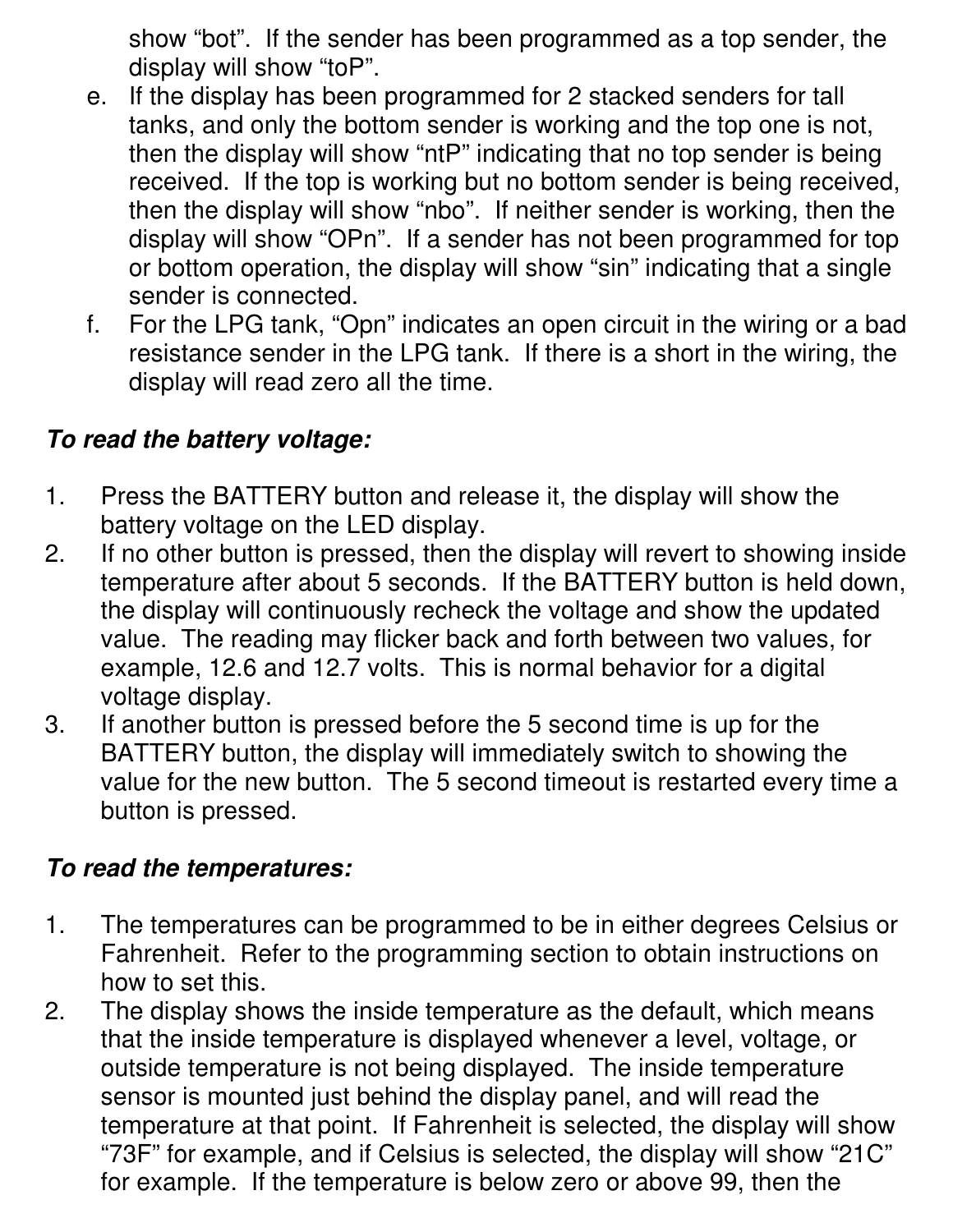display will show "- - F" or "- - C", indicating that the temperature is beyond the range of the display, and that you have a serious problem inside your RV.

- 3. To read the outside temperature, press the OUTSIDE TEMP button and release it, the display will show the temperature on the LED display. The outside temperature sensor should be mounted somewhere on the outside of the RV where it can sense external temperature. The outside temperature display is different from the inside one, the "F" or "C" is not displayed, so the measurement range is from -40C/-40F to 100C/212F. If no other button is pressed, then the display will revert to showing inside temperature after about 5 seconds.
- 4. If another button is pressed before the 5 second time is up for the OUTSIDE TEMP button, the display will immediately switch to showing the value for the new button. The 5 second timeout is restarted every time a button is pressed.
- 5. To continuously display the outside temperature, press and release the OUTSIDE TEMP button, and then press the OUTSIDE TEMP button a second time. While the button is held down for the second time, the display will show "hld". When the button is released, the display will be in hold mode, which is indicated by the decimal point on the right hand side turning on. While the display is in the hold mode it will recheck the outside temperature once per second. The display will automatically revert to showing inside temperature after 5 minutes in hold mode. To end the hold mode before the 5 minutes is up, press the OUTSIDE TEMP button again, while the button is held down the display will show "OFF". When the button is released the display will revert to showing inside temperature.
- 6. If the internal temperature sensor fails so that it cannot communicate with the display microprocessor, the display will indicate this by showing "Err" on the LED display. If the outside temperature sensor fails, the display will show "OPn", "Sht", or "Err" the same as a defective level sender.

#### **To review the sender diagnostics:**

1. The sender diagnostics can be reviewed periodically to check for any degradation of the tank senders. If a sender appears to be malfunctioning, reviewing the diagnostics should be the first step. Note that there are no diagnostics for the LPG, battery voltage, or temperature.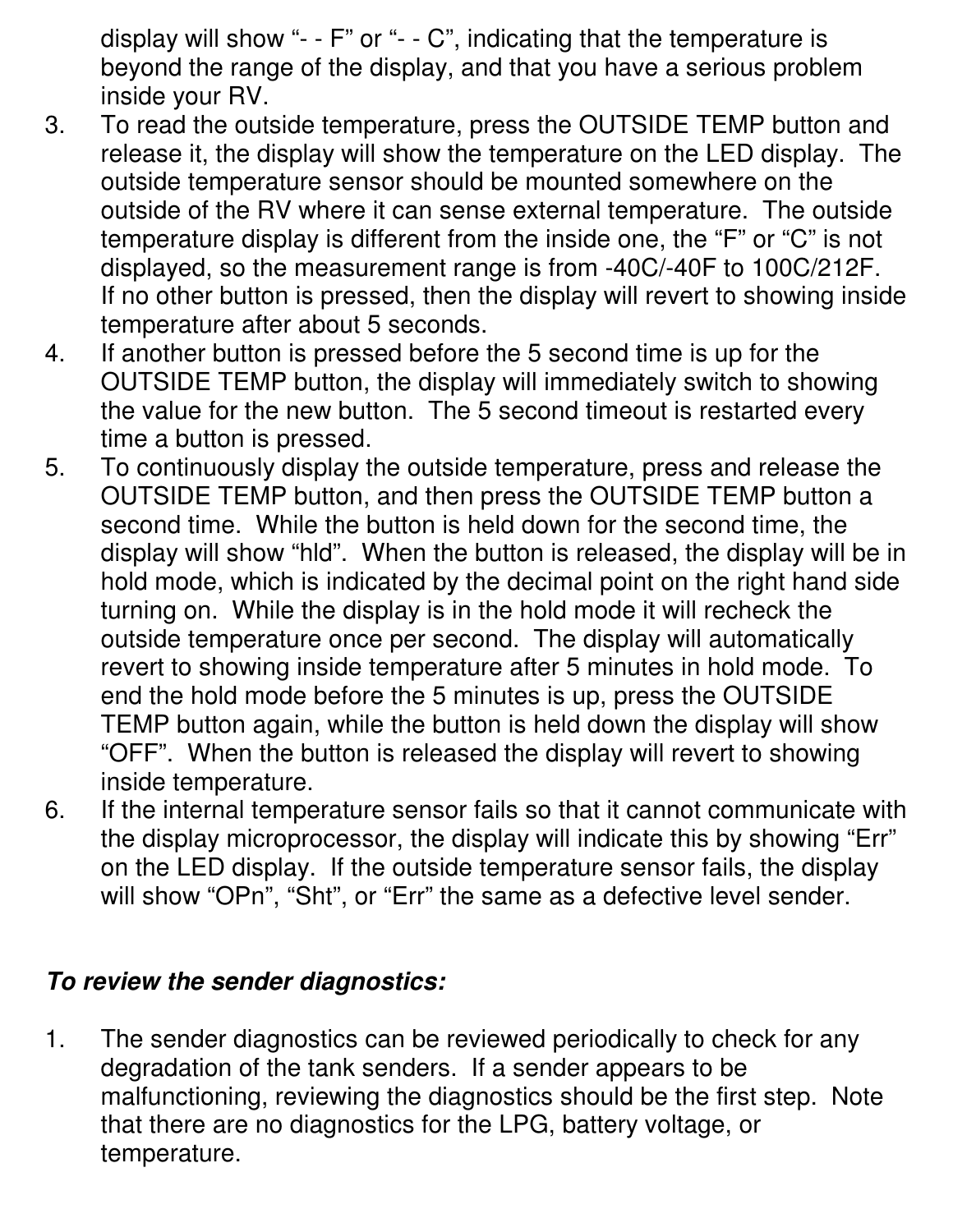- 2. There are two diagnostics for the senders: the signal power, and the sender height.
	- a. The signal power is an indication of how much signal is being transmitted through the tank wall and picked up by the receive part of the sender. If the signal power is too low, it can indicate a sender which is detached from the tank, excessive buildup on the inside of the tank, bad wiring to the sender, low battery voltage, or a defective sender. The minimum signal power for proper operation is 5%.
	- b. The sender height is simply the length of the sender(s) in inches. The senders auto calibrate to the length that they are cut, so this diagnostic allows the user to confirm the length and to make sure that the auto calibration is working properly.
- 3. To check the diagnostics, press and hold the button for the tank to be checked, the display will show the level for that tank.
- 4. While continuing to hold down the button for the tank, press the BATTERY/**DIAGNOSTICS** button, the display will show "dIA" while the buttons are held down, then release both buttons. The display will change to showing the signal power diagnostic. This is indicated by a "P" showing on the left digit, for example "P26" indicates a 26% signal power.
- 5. Press the tank button again (the display will show "dIA" while the button is held down), the display will change to showing the sender height. This is indicated by a small "h" showing on the left digit, for example "h23" indicates that the senders are 23 inches high.
- 6. Press the tank button again to revert to inside temperature (the display will show "OFF" while the button is held down). If at any time a button is not pressed then the display will automatically revert to inside temperature after 5 seconds.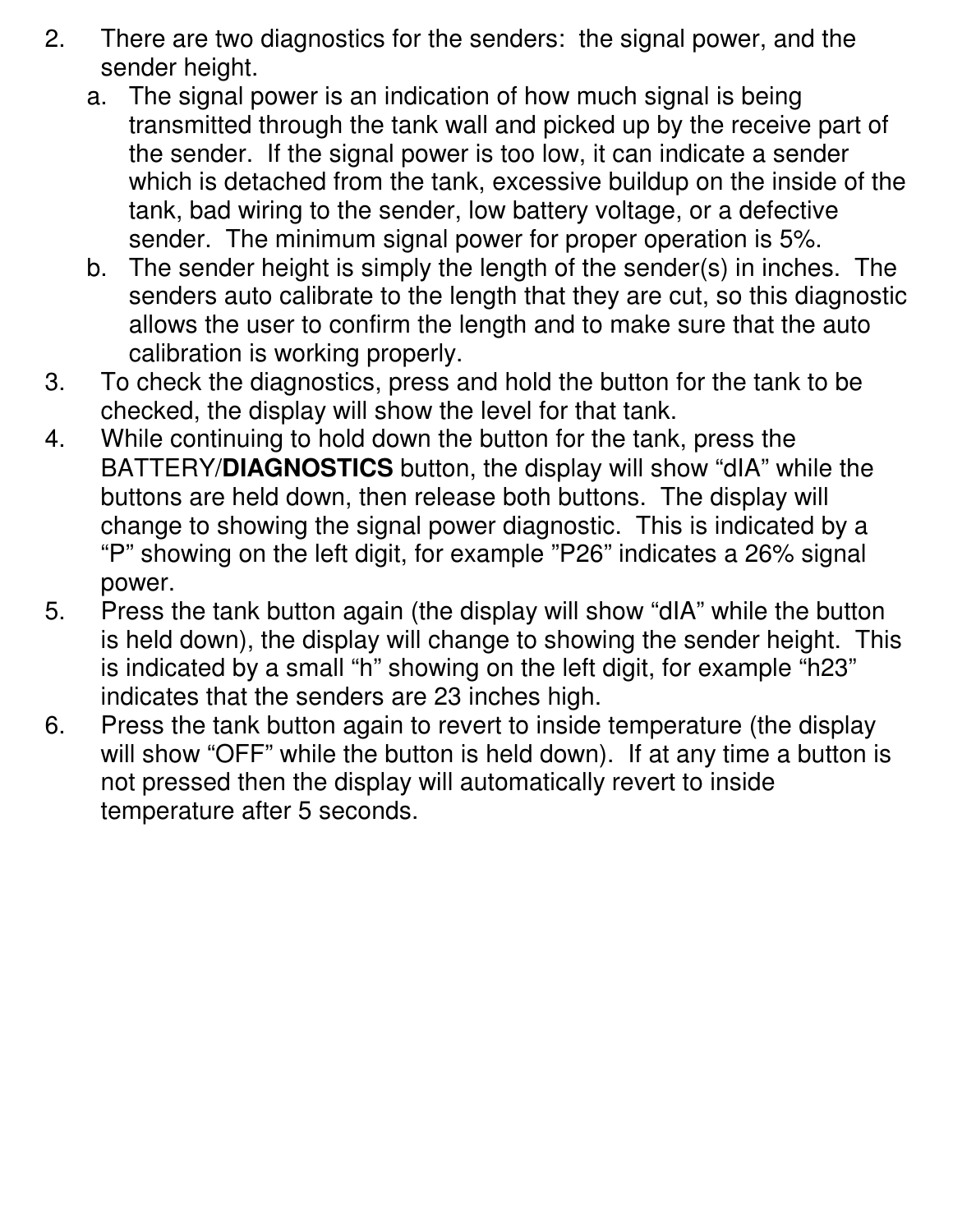#### **CHAPTER 4 DISPLAY CALIBRATION**

#### **To calibrate the LPG sender:**

- 1. The LPG tank must be full when the sender is calibrated, otherwise the calibration will be invalid. Fill the LPG tank by using an alternate measurement method, such as weight, a spit valve, or a mechanical gauge on the tank.
- 2. Turn off the 12V RV power to the display. Hold down the BATTERY and LPG buttons and turn on the 12V power.
- 3. The display will turn on and will show "LP2". When this occurs the buttons can be released.
- 4. When the display shows "dun" the calibration is complete. Turn off the 12V power to complete the calibration procedure.
- 5. If necessary, the LPG can be recalibrated at another time.

#### **To calibrate the temperature readouts to degrees F or degrees C:**

- 1. Turn off the 12V RV power to the display. Hold down the BATTERY and the OUTSIDE TEMP button and turn on the 12V power to the display.
- 2. The display will turn on and will show "F-C" to indicate the choice between Fahrenheit and Celsius. When this occurs release the buttons.
- 3. The display will now show "°C" or " °F", based on what is currently programmed into the display.
- 4. To alternate between Fahrenheit and Celsius, press the OUTSIDE TEMP button, each time the button is pressed the display will switch to the other temperature.
- 5. When the display shows the correct temperature mode, turn off the 12V power, the calibration is complete.

#### **To calibrate the number of senders for each tank:**

- 1. This should only be done at the time of installation, there is no reason to change this afterward. Turn off the 12V RV power to the display. Hold down the BATTERY and the tank button (FRESH, GREY, or BLACK) and turn on the 12V power to the display.
- 2. The display will turn on and will show "FrS" if doing the number of senders for the fresh tank, "GrS" if doing the grey tank, or "bLS" if doing the black tank. When this occurs release the buttons.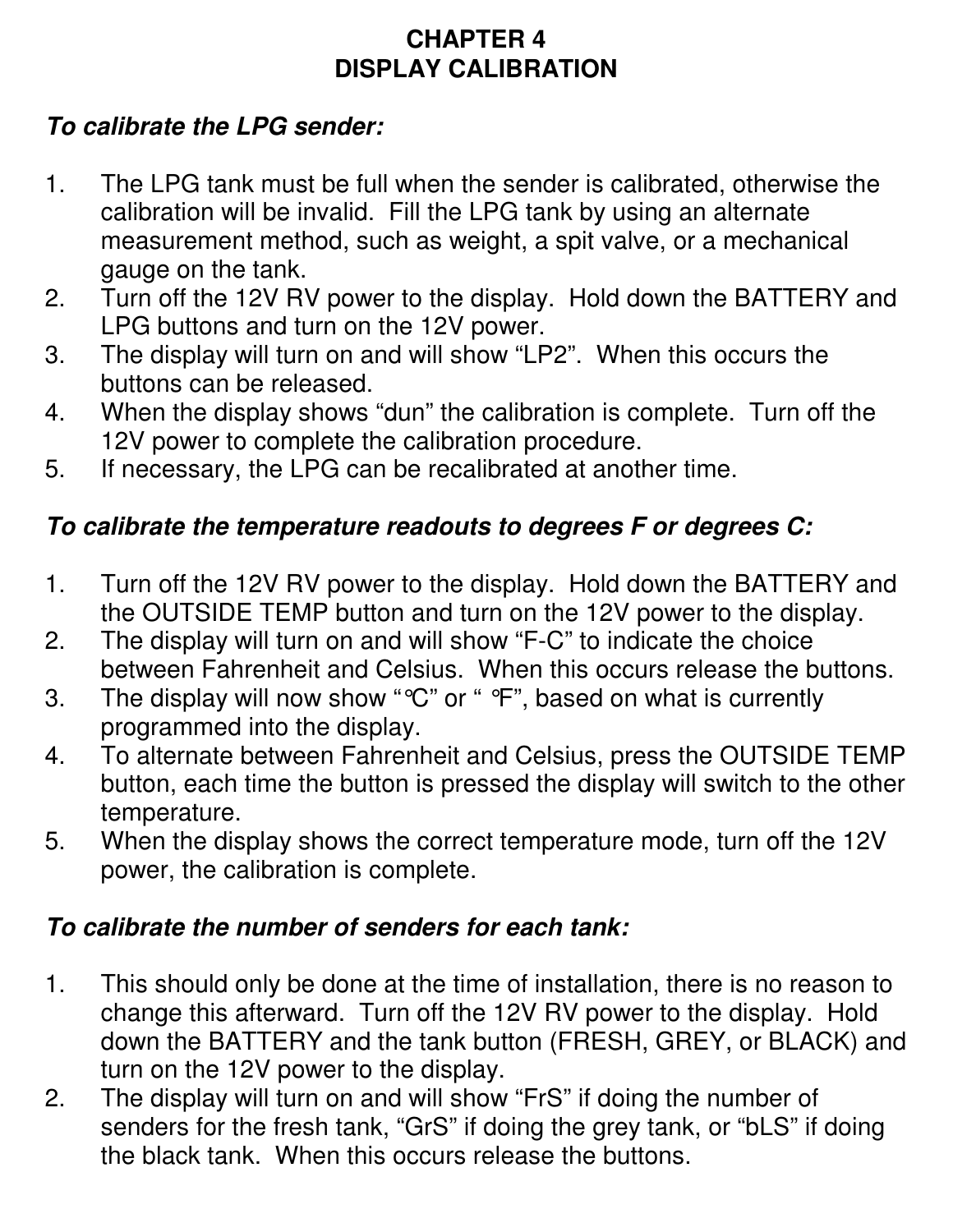- 3. The display will now show "1SE" or "2SE", based on what is currently programmed into the display. These are the only two options, the display will not work with more than two senders per tank.
- 4. To change the number of senders, press the tank button. Each time the button is pressed the display will switch to the other number.
- 5. When the display shows the correct number of senders, turn off the 12V power. The calibration is complete for that tank. Each tank will need to be calibrated individually using this procedure.

The battery voltage is calibrated at the factory. This should never need to be changed.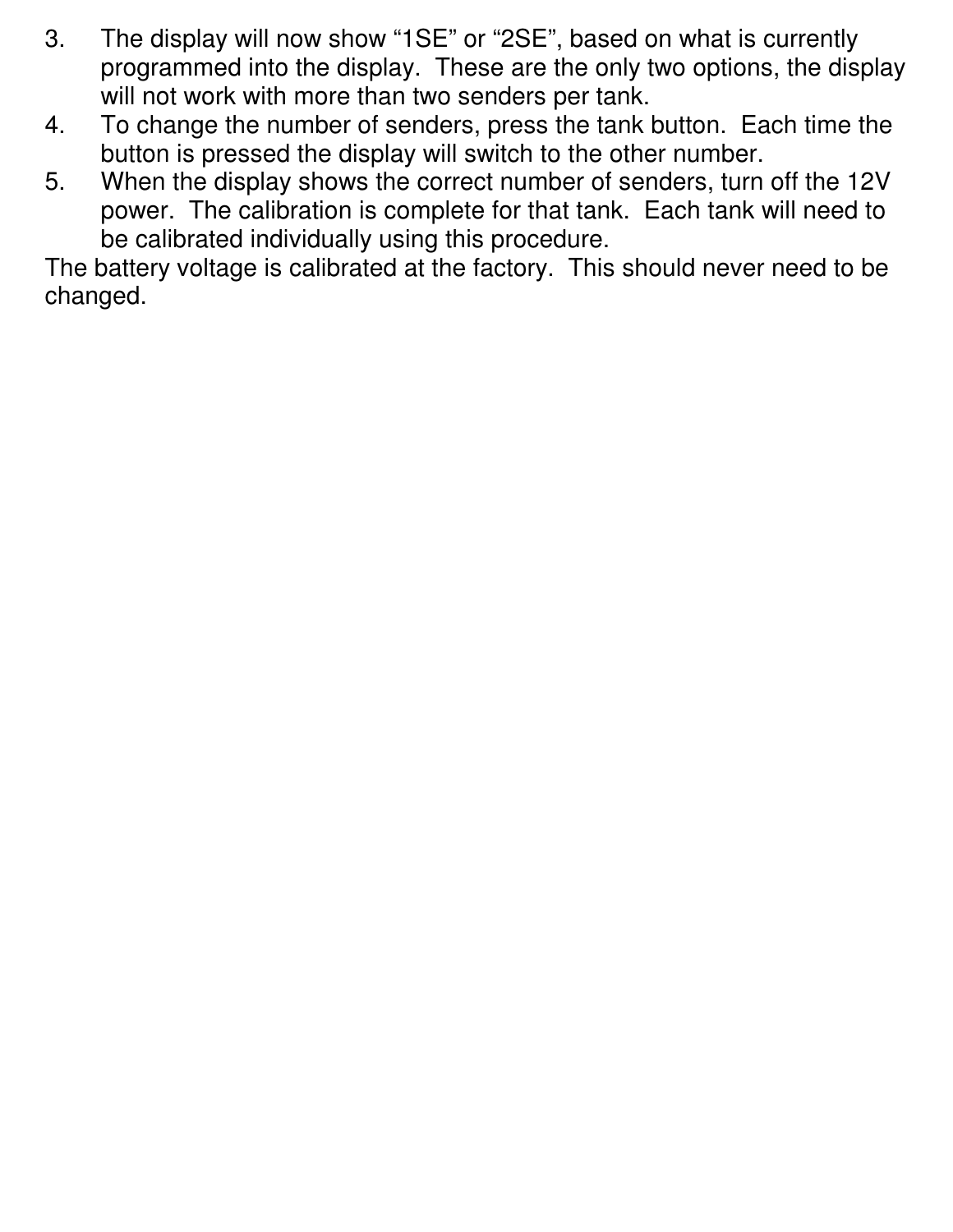#### **CHAPTER 5 INSTALLATION GUIDE (NEW OEM INSTALLATIONS ONLY)**

- 1. The installation consists of mounting the display inside the RV, cutting and fastening the senders to the sides of the holding tanks, connecting wiring, and programming the display.
- 2. Mount the display by cutting a hole in the wall 5 3/4" wide by 2 3/4" high and bringing the wiring out through the hole to connect to the display panel connector.
- 3. Connect the wiring according to the following table. It is easier to connect the wiring to the display connector first, and then plug the connector into the display panel. One pair of wires is required to connect each of the senders. The senders need to be grounded to a single ground wire from the display.

| <b>Wire Color</b>       | <b>Function</b>                |
|-------------------------|--------------------------------|
| Red 18 gauge            | +12V power input to monitor    |
| Black 18 gauge          | Ground                         |
| Blue 22 gauge           | Fresh water tank sender        |
| Grey 22 gauge           | Grey water tank sender         |
| Brown 22 gauge          | <b>Black water tank sender</b> |
| Yellow 18 gauge         | Pump power output              |
| White 18 gauge          | Heater power output            |
| Orange 18 gauge         | Heater pilot out input         |
| Green 18 gauge          | <b>LPG</b> tank                |
| Yellow w/Green 18 gauge | Not used on the Model 712TT    |
| White w/Blue 22 gauge   | External temperature sensor    |

- 4. Determine where to mount the senders on the tanks. They will need to have a flat area on the side of the tank large enough so the whole width of the sender is in contact with the side of the tank, all the way from the top to the bottom of the tank. Make sure that any metal is at least an inch away from the sender. Clean the area well so that there is no dust, grease, oil, water, etc., that would prevent the adhesive on the sender from sticking.
- 5. Measure the height of the tank to determine how long the senders should be. For tanks less than 17" tall, follow step 6. For tanks greater than 17" tall, follow step 7.
- 6. For tanks less than 17" tall, a single sender is used. The sender ends should be 1/4" to 3/4" away from the top and bottom of the tank, to allow for the thickness of the tank top and bottom and any bows in them (see the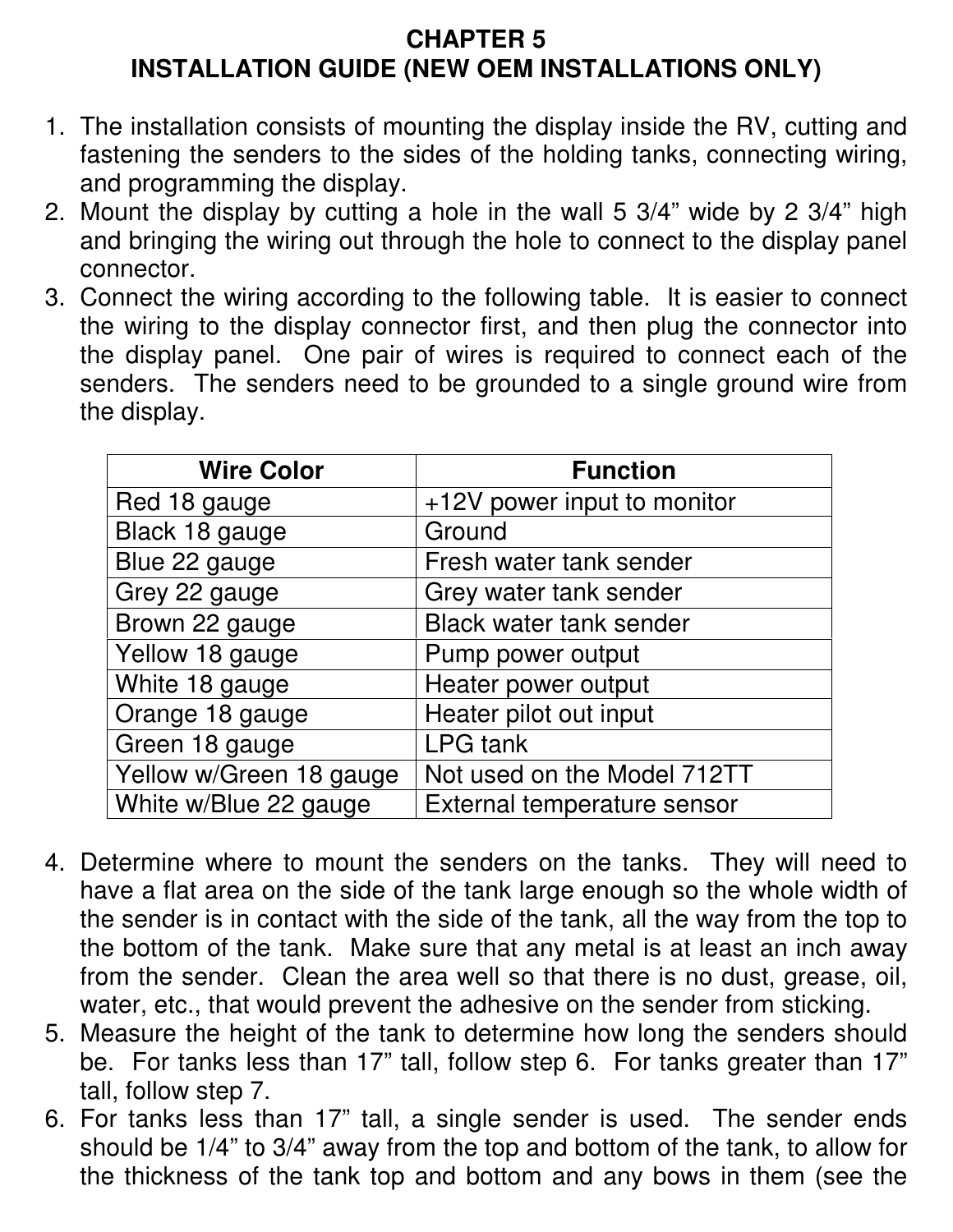diagrams). The senders are calibrated to account for this distance from the bottom of the tank. The sender is cut to the nearest even inch in length. For example, a system with a tank height of 11.75 inches, cut the sender to be 11 inches long. This allows 3/8" at each end when the sender is centered vertically on the tank. **IMPORTANT: Do not cut the sender shorter than 6 inches! The sender will not work if it is cut less than 6 inches.**

- 7. For tanks greater than 17" tall, two stacked senders are used. The sender ends should be 1/4" to 3/4" away from the top and bottom of the tank, to allow for the thickness of the tank top and bottom and any bows in them (see the diagrams). The senders are calibrated to account for this distance from the bottom of the tank. In addition, there needs to be a gap of 1/8" to 1/4" between the two senders. Therefore total length of both senders will be: tank height-1/4"-1/4"-1/8", then rounded down to the nearest whole inch. The top and bottom senders should be approximately the same length for best results. For example, if the tank height is 22", then 22"-1/4"- 1/4"-1/8"=21 3/8", so the total length of both senders will be 21 inches. Make one sender 10" long and the other 11" long.
- 8. To make the senders the right length (assuming they are too long) they will need to cut off with a pair of scissors. The end to be cut is the bottom end, which is the opposite end from the top where the wires come out (see the diagrams). DO NOT cut the sides, and DO NOT cut the sender shorter than 6 inches. The cut must be in between the sensor pads, and the cut must be made parallel to the existing bottom end. Double check your measurements, if the sender is cut too short, it cannot be lengthened.
- 9. For two stacked sender systems, the senders need to be programmed so they know that they are being used as top or bottom senders. As shown in the diagrams, punch a hole or snip a bit of the sender away to cut the line on the sender corresponding to its position. For the bottom sender, cut the line next to the text "CUT FOR BOTTOM", and for the top sender, cut the line next to the text "CUT FOR TOP". DO NOT cut any lines for single sender systems!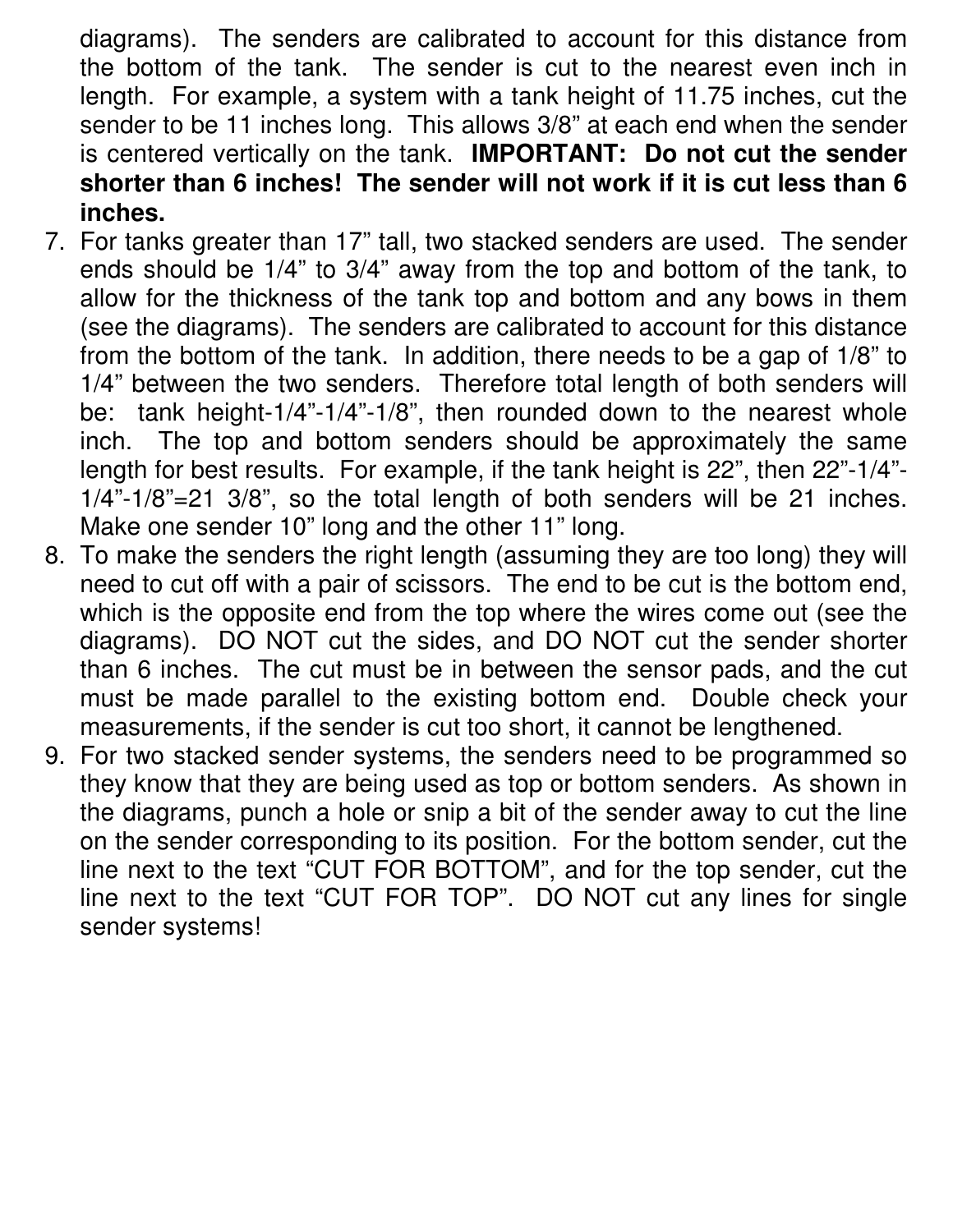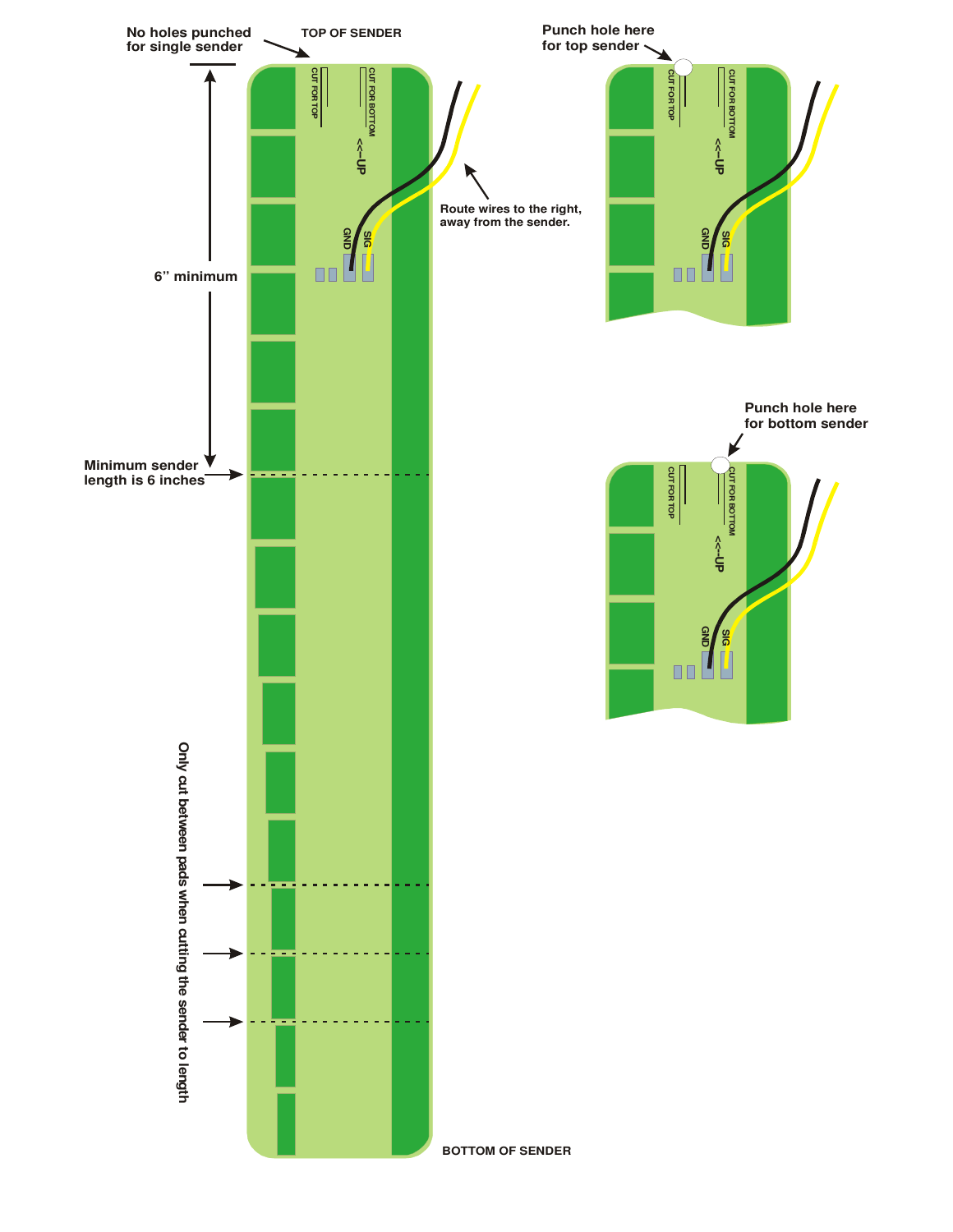- 10. Once the sender is cut to length, carefully peel the backing paper off the adhesive. Do this slowly to prevent the adhesive from being ripped off the sender, and to prevent the backing paper from ripping. Be careful not to bend the sender sharply in the process. Position the sender over the side of the tank and carefully stick it down. MAKE SURE THAT THE END WITH WIRES IS POINTING UP!! Position the bottom of the sender at least 1/4" above the bottom of the tank, and more if required to equalize the space at the top and bottom of the tank. Make sure that the sender is square with the tank. You only have one shot at this! If you try to peel it off the tank once it is stuck the sender may be damaged by the sharp bending. Carefully press the sender down to the tank so that all of the adhesive is contacting the tank wall.
- 11. Connect the yellow wire to the wire from the display corresponding to that tank. For two stacked sender systems, connect the two yellow wires together, then connect these to the display (see the diagrams). Connect the black wire from each sender to ground. Use Marrette or crimp connectors to fasten the wires together. Make sure that the wires from the sender are routed away from the sender. If they drape over the sender they could affect the reading. Secure the wires with tie wraps or something similar so that the wires do not rattle or press against the sender, this may result in sender damage or wires breaking over time.
- 12. Do steps 4 to 12 for the other two holding tanks.
- 13. Mount the outside temperature sensor in a location where it can sense ambient temperature without being exposed to excessive road spray or debris. Avoid mounting it where it will be in direct sunlight or exposed to engine, furnace, refrigerator, hot water tank, or generator heat. Use RTV Silicone or good double sided tape to mount the sensor. Connect the yellow wire to the outside temperature wire from the display, and the black wire to ground. If you have a ground available at the chosen location then you will need to run just one wire to the display. You should use 18 gauge wire and use Marrette or crimp connectors to fasten the wires together.
- 14. All that remains now is calibration and testing. The tank senders will self calibrate to whatever length they are cut, so they will always read from 0 to 100%. The display needs to be set to a one or two sender system for each tank. Follow the directions under the display programming section for this. Make sure you do it for each tank. For the initial test, have the tank at least 1/4 full of water or sewage, and verify that the percent level reading looks correct (see the section **To read a tank level**) and that the signal power is at least 12% (see the section **To review the sender diagnostics**). If the signal power is too low, make sure that the sender is well stuck to the side of the tank and that the tank is reasonably clean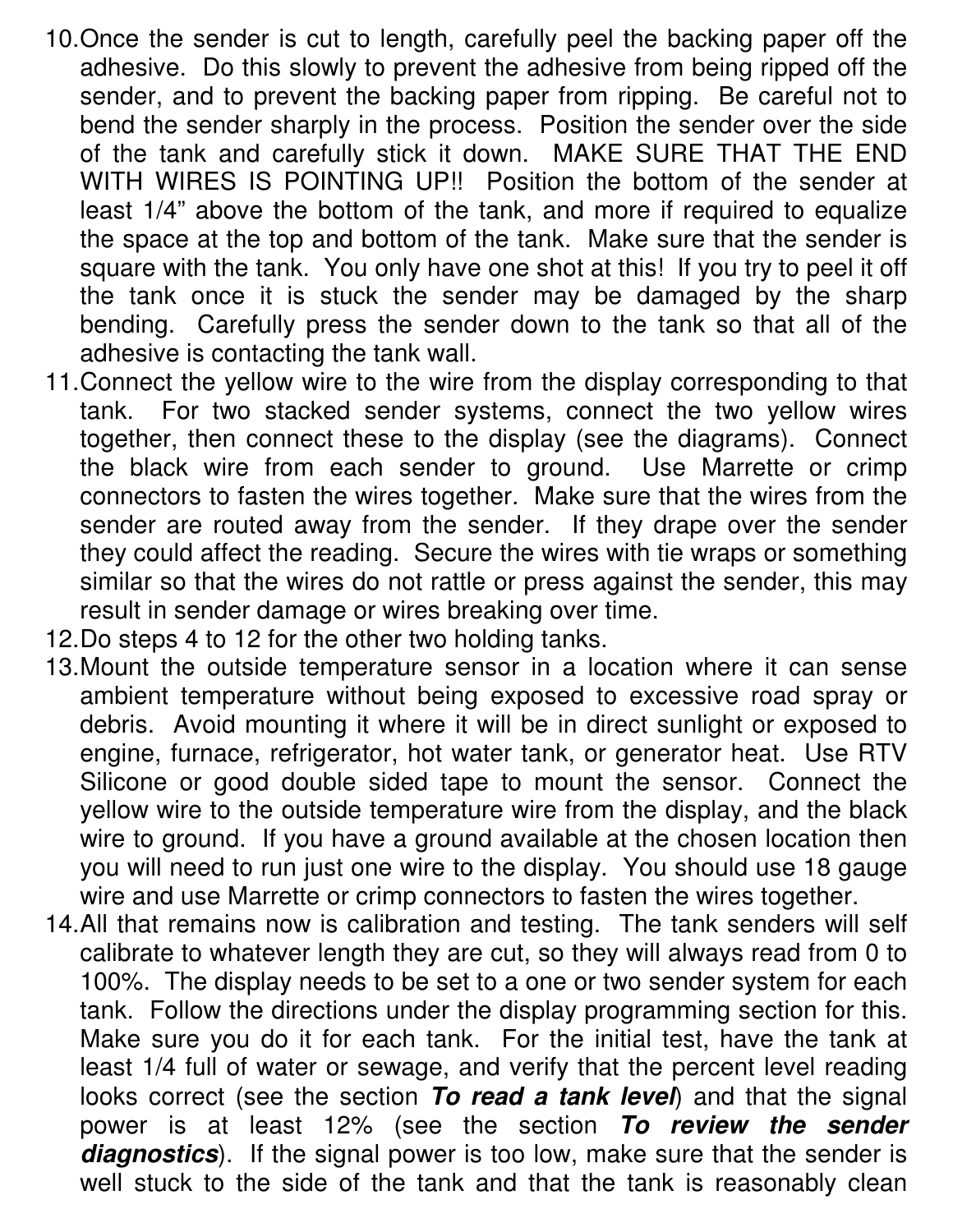inside, as a large buildup will reduce signal strength. The gauge will work with maximum signal strengths as low as 5%, but it is good to have at least 12% at installation so that there is some margin available for buildup in the tank. Note that the system "learns" about the characteristics of the tank with use, so the readings may be inaccurate when the tank is empty or almost empty when the system is first tested. Once the tank has been filled at least 1/4 full the system will be properly "taught" and should read correctly after that.

- 15. Verify that the battery voltage reads correctly. If it appears low, make sure you have good wiring for the 12 volt power and the ground.
- 16. Calibrate the LPG by filling the tank and following the instructions in the display programming section. Set the temperature to  $\mathcal{F}$  or  $\mathcal{C}$  by following the instructions in the display programming section.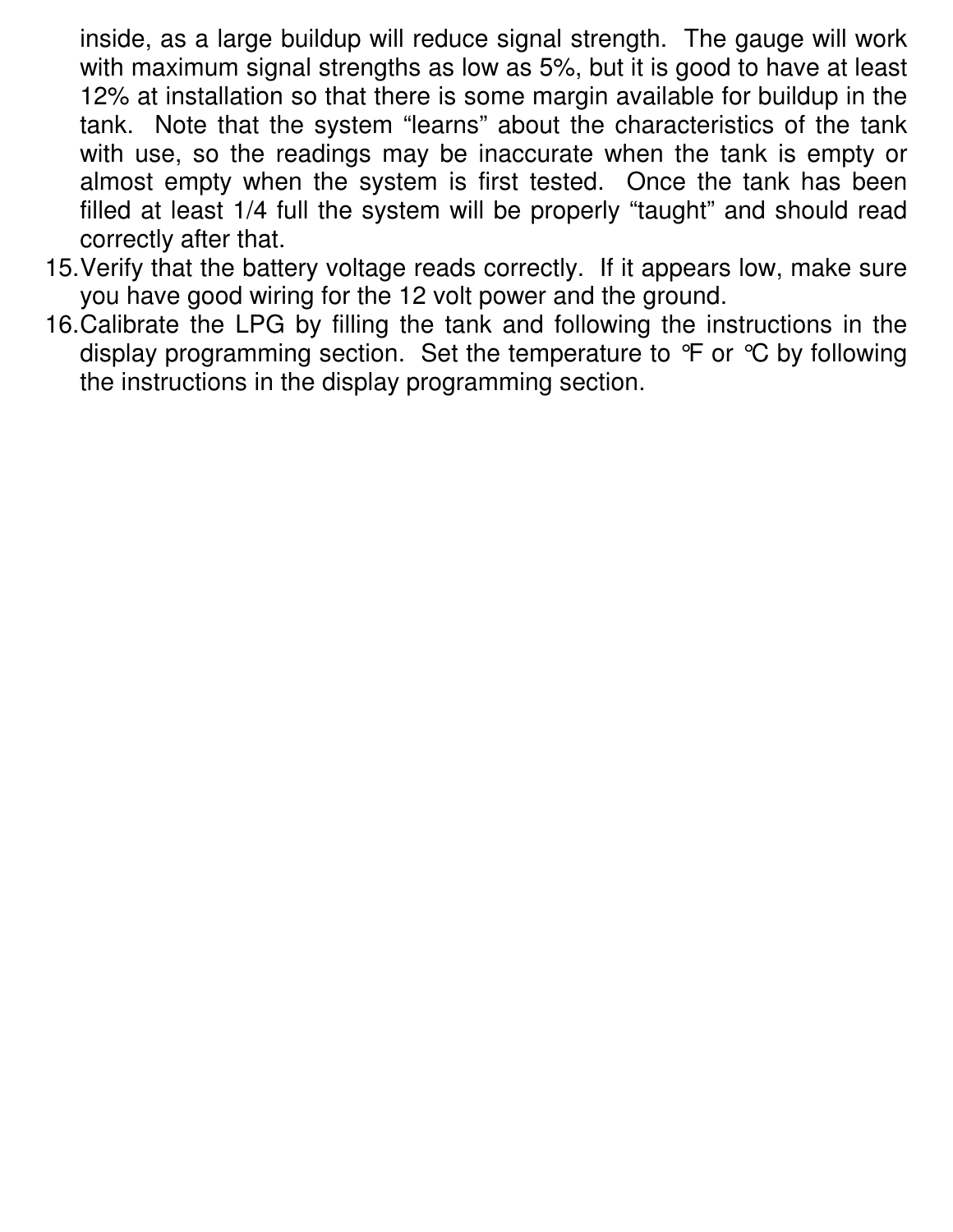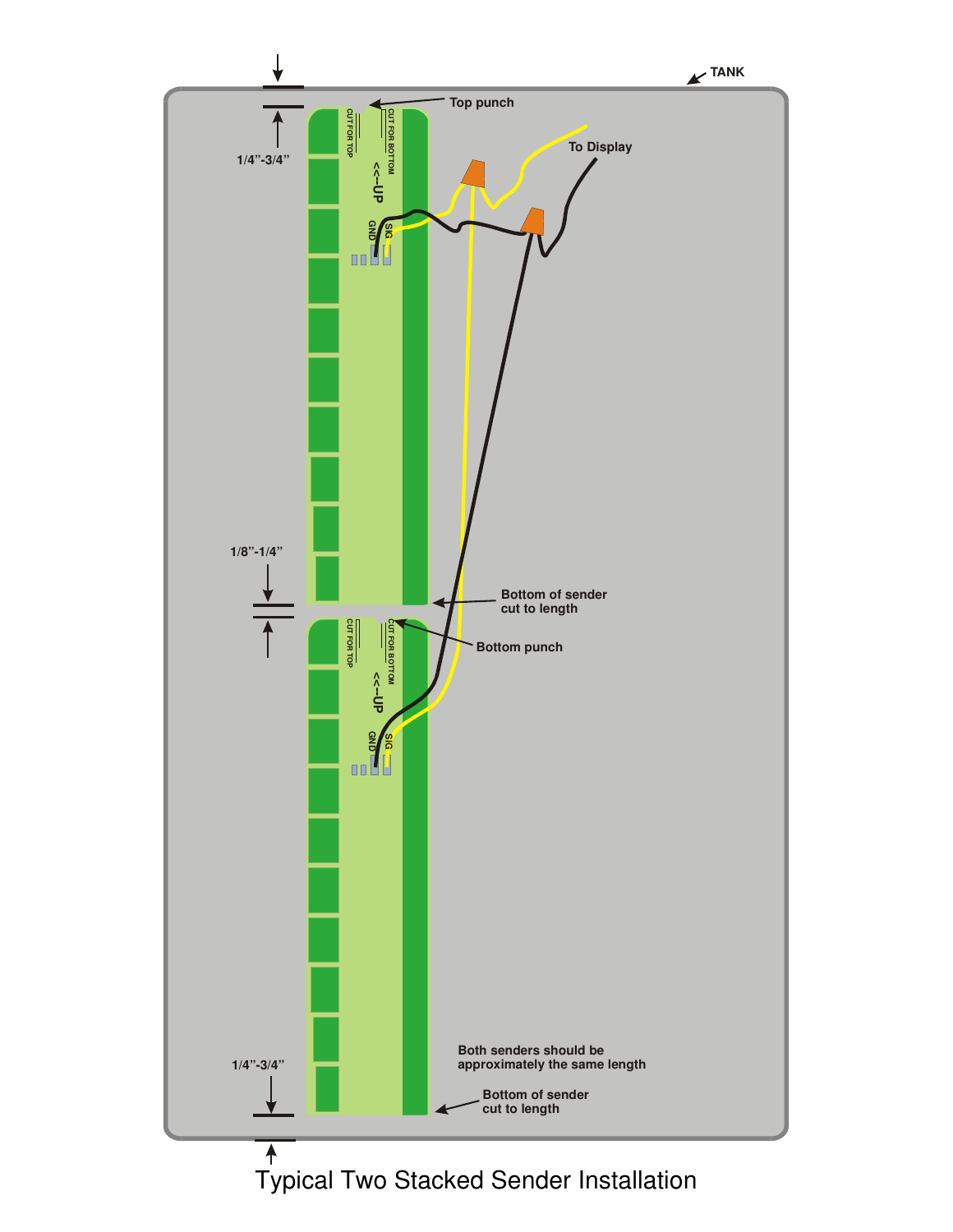#### **CHAPTER 6 TROUBLESHOOTING GUIDE**

THIS SECTION PENDING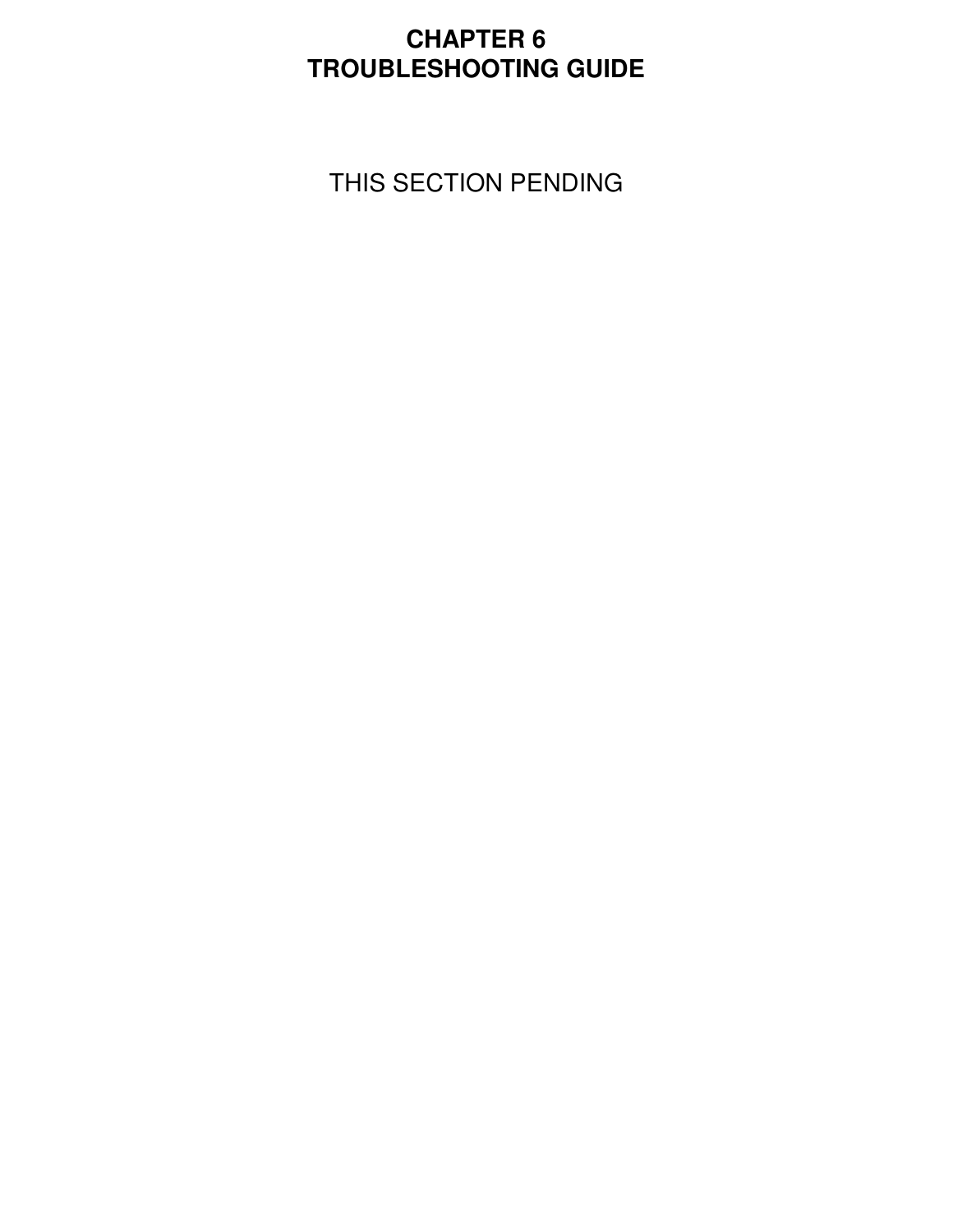#### **CHAPTER 7 SERVICE AND WARRANTY INFORMATION**

The warranty will apply only if the warranty card shipped with the equipment has been returned to Garnet Technologies Inc.

Garnet Technologies Inc. warrants equipment manufactured by Garnet to be free from defects in material and workmanship under normal use and service for a period of one year from the date of sale from Garnet or an Authorized Dealer. The warranty period will start from the date of purchase or installation as indicated on the warranty card. Under these warranties, Garnet shall be responsible only for actual loss or damage suffered and then only to the extent of Garnet's invoiced price of the product. Garnet shall not be liable in any case for labor charges for indirect, special, or consequential damages. Garnet shall not be liable in any case for the removal and/or reinstallation of defective Garnet equipment. These warranties shall not apply to any defects or other damages to any Garnet equipment that has been altered or tampered with by anyone other than Garnet factory representatives. In all cases, Garnet will warrant only Garnet products which are being used for applications acceptable to Garnet and within the technical specifications of the particular product. In addition, Garnet will warrant only those products which have been installed and maintained according to Garnet factory specifications.

#### **LIMITATION ON WARRANTIES**

These warranties are the only warranties, expressed or implied, upon which products are sold by Garnet and Garnet makes no warranty of merchantability or fitness for any particular purpose in respect to the products sold. Garnet products or parts thereof assumed to be defective by the purchaser within the stipulated warranty period should be returned to the seller, local distributor, or directly to Garnet for evaluation and service. Whenever direct factory evaluation, service or replacement is necessary, the customer must first, by either letter or phone, obtain a Returned Material Authorization (RMA) from Garnet Technologies directly. No material may be returned to Garnet without an RMA number assigned to it or without proper factory authorization. Any returns must be returned freight prepaid to: Garnet Technologies Inc., Suite 8, 125 M&M Ranch Road, Granbury, Texas, 76049. Returned warranted items will be repaired or replaced at the discretion of Garnet Instruments. Any Garnet items under the Garnet Warranty Policy that are deemed irreparable by Garnet Technologies will be replaced at no charge or a credit will be issued for that item subject to the customer's request.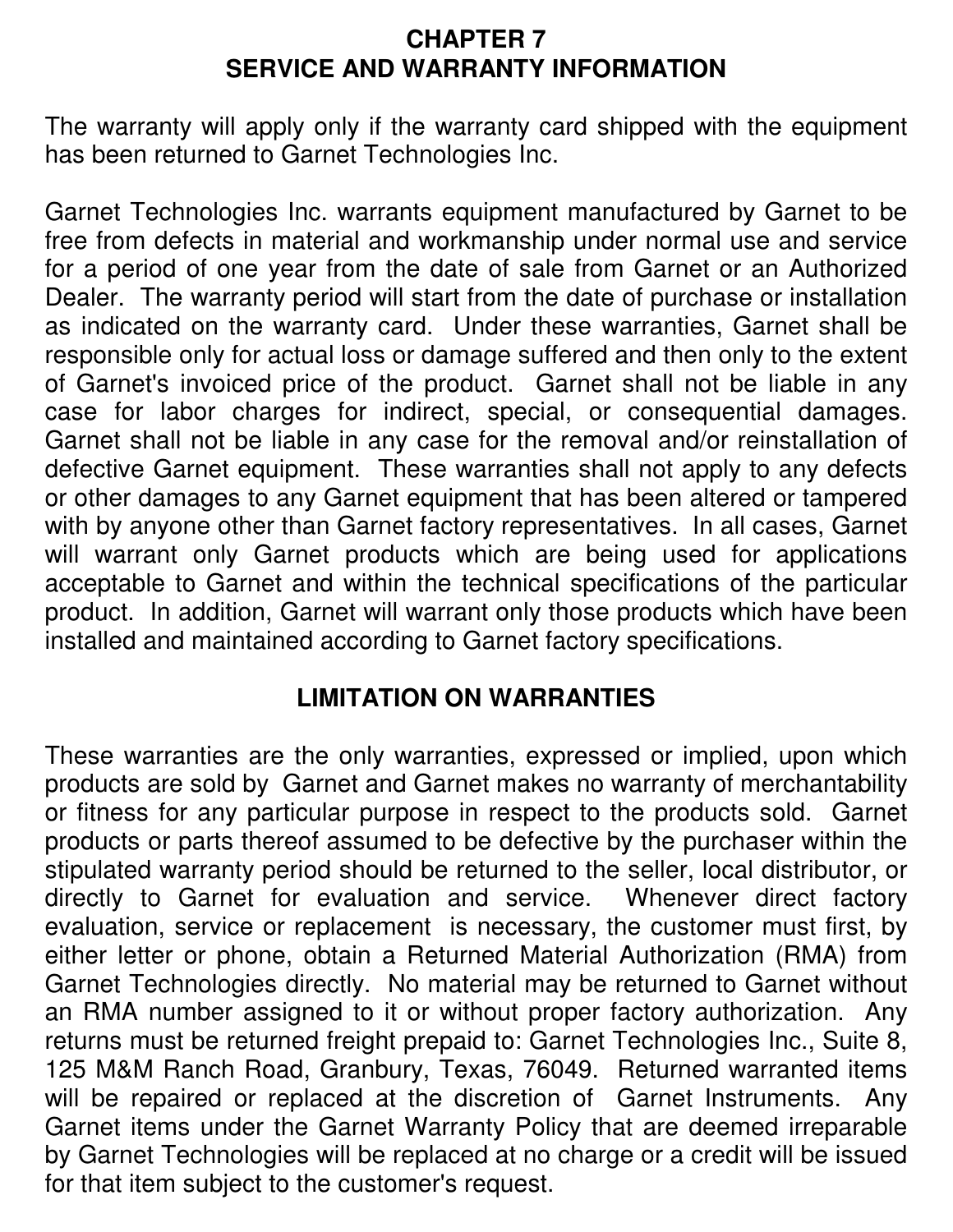If you do have a warranty claim or if the equipment needs to be serviced, contact the installation dealer. If you do need to contact Garnet, we can be reached as follows:

Garnet Technologies Inc. Suite 8, 125 M&M Ranch Road Granbury, Texas, 76049 Email: sales@rvgauge.com